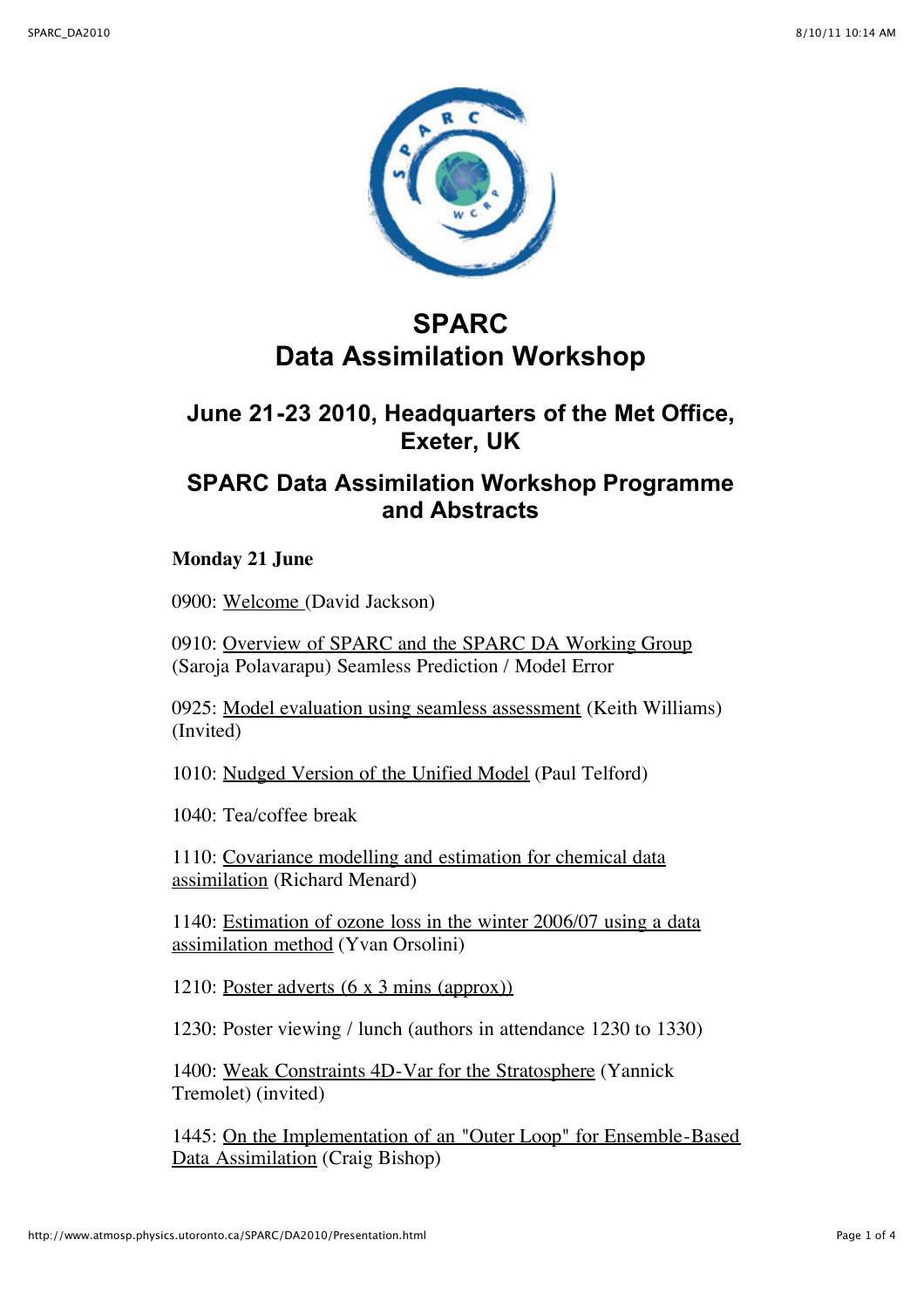[1515: Assimilation of stratospheric temperature and ozone with an](http://www.atmosp.physics.utoronto.ca/SPARC/DA2010/Monday/Milewski.pdf) ensemble Kalman Filter in a Chemistry-Climate Model (Thomas Milewski)

1545: Discussion on Seamless Prediction / Model Errors Theme

1600: Tea/coffee break Observations and Impacts 1630: Assessing [additions to the future observing system: the role of OSSEs \(Willia](http://www.atmosp.physics.utoronto.ca/SPARC/DA2010/Monday/Lahoz.pdf)m Lahoz)

1700: [Optimizing ADM-Aeolus' vertical sampling for the stratosphere](http://www.atmosp.physics.utoronto.ca/SPARC/DA2010/Monday/Koernich.pdf) (Heiner Kornich)

1730: Close

**Tuesday 22 June**

#### **Stratosphere / Troposphere Interaction**

0900: [Stratosphere / Troposphere Interaction](http://www.atmosp.physics.utoronto.ca/SPARC/DA2010/Tuesday/Scaife.pdf) (Adam Scaife) (Invited)

[0945: Assimilation of Earth Orientation Parameters into an Atmosphere](http://www.atmosp.physics.utoronto.ca/SPARC/DA2010/Tuesday/lisaneef_sparcDA_2010.pdf) Model (Lisa Neef)

[1015: Large-scale equatorial waves in the middle atmosphere of the](http://www.atmosp.physics.utoronto.ca/SPARC/DA2010/Tuesday/Zagar.pdf) ECMWF model (Nedjeljka Zagar)

1045: Tea/coffee break

1115: Mechanisms of stratosphere-troposphere interaction and [implications for data assimilation \(Andrew Charlton-Perez\) \(In](http://www.atmosp.physics.utoronto.ca/SPARC/DA2010/Tuesday/charlton_perez.pdf)vited)

[1200: The stratospheric influence on the troposphere in the context of](http://www.atmosp.physics.utoronto.ca/SPARC/DA2010/Tuesday/Polavarapu_v2.pdf) operational medium-range weather forecasts (Saroja Polavarapu)

[1230: Low Ozone Events in the Southern Polar Summer Stratosphere](http://www.atmosp.physics.utoronto.ca/SPARC/DA2010/Tuesday/David_Jackson.pdf) as Indicated by Met Office Ozone Analyses (David Jackson)

1300: Lunch / poster viewing (authors not in attendance) Stratosphere / Mesosphere

1400: [Intrinsic middle atmosphere predictability](http://www.atmosp.physics.utoronto.ca/SPARC/DA2010/Tuesday/kngan_sparc.pdf) (Keith Ngan)

[1430: The constraint of data assimilation in the stratosphere and](http://www.atmosp.physics.utoronto.ca/SPARC/DA2010/Tuesday/Ren.pdf) troposphere on mesospheric motions (Shuzhan Ren)

[1500: Investigations of polar stratopause temperatures using a high](http://www.atmosp.physics.utoronto.ca/SPARC/DA2010/Tuesday/coy.pdf)altitude version of GEOS-5 (Lawrence Coy)

1530: Tea/coffee break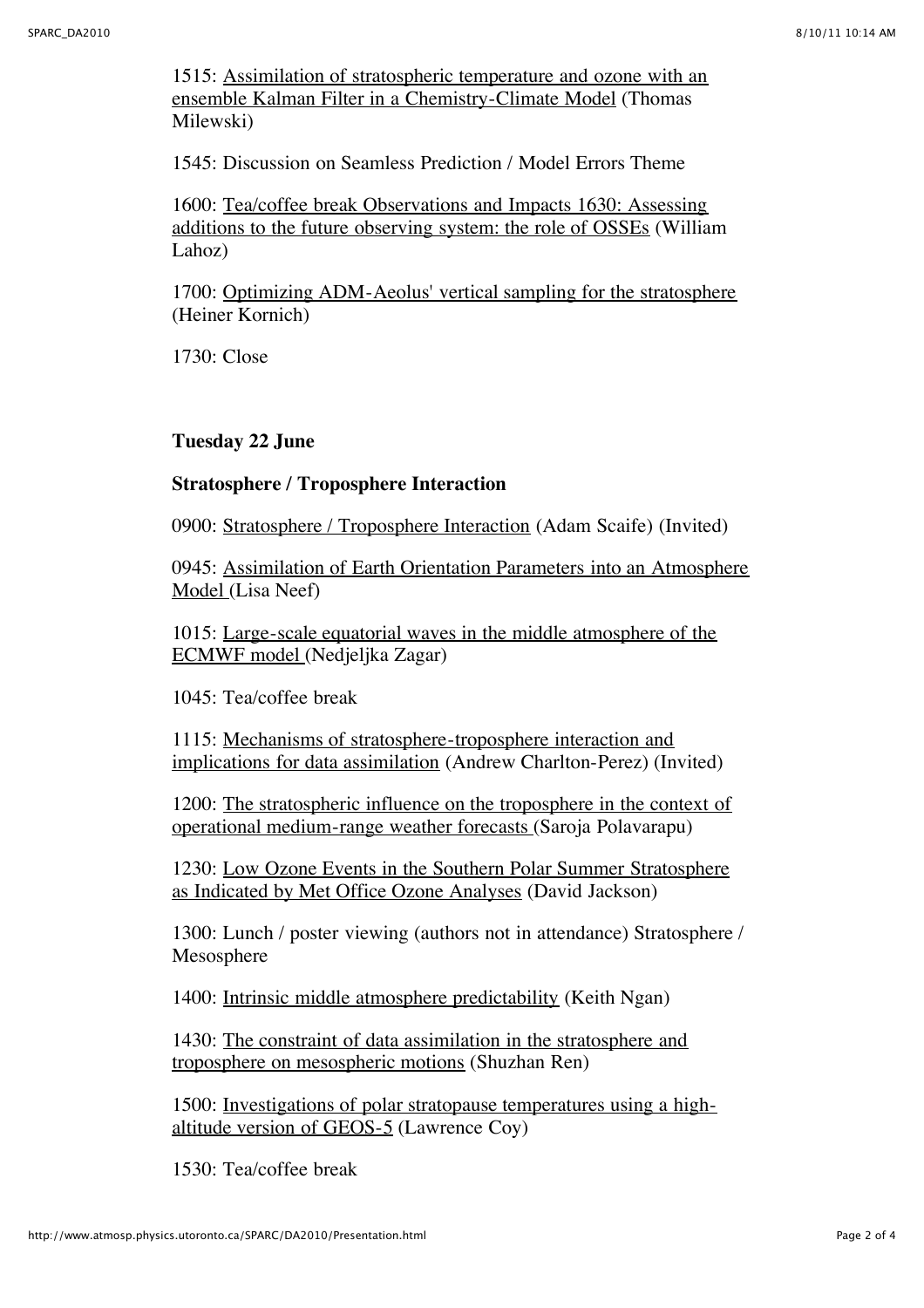[1600: Assessment of middle atmosphere representation in GCMs using](http://www.atmosp.physics.utoronto.ca/SPARC/DA2010/Tuesday/Bushell.pdf) satellite temperature data (Andrew Bushell)

[1630: The Impact of Mesospheric Observations on the 2-day Wave in a](http://www.atmosp.physics.utoronto.ca/SPARC/DA2010/Tuesday/Keller.pdf) Middle Atmosphere Data Assimilation System (Martin Keller)

1700: Discussion on troposphere / stratosphere / mesosphere interactions theme

1730: Close evening: Conference Dinner (time and other details TBA)

#### **Wednesday 23 June**

#### **Constituents**

[0930: Integrating satellite observations of tropospheric ozone and its](http://www.atmosp.physics.utoronto.ca/SPARC/DA2010/Wednesday/Ngan.pdf) precursors for improved air quality prediction and assessment (Dylan Jones) (invited)

[1015: Routine assimilation of ground-based ozone observations: A case](http://www.atmosp.physics.utoronto.ca/SPARC/DA2010/Wednesday/Baier.pdf) study (Frank Baier)

1045: Tea/coffee break

[1115: Can Ozone Assimilation Constrain Inorganic Chlorine in the](http://www.atmosp.physics.utoronto.ca/SPARC/DA2010/Wednesday/Errera.pdf) Stratosphere? (Quentin Errera)

1145: Integrated and near-real time forecasts of atmospheric [composition with focus on aerosols \(Angela Benedetti\) \(Invi](http://www.atmosp.physics.utoronto.ca/SPARC/DA2010/Wednesday/Benedetti.pdf)ted)

1230: [A desert dust forecasting and assimilations scheme](http://www.atmosp.physics.utoronto.ca/SPARC/DA2010/Wednesday/Ngan.pdf) (Keith Ngan)

1300: Discussion on aerosol and air quality issues

1330: Date and location of next meeting, other SPARC issues (Saroja Polavarapu)

1345: End of meeting

#### **POSTERS**

[The Radio Occultation Processing Package \(ROPP\)](http://www.atmosp.physics.utoronto.ca/SPARC/DA2010/Posters/Huw_Lewis_poster.pdf) - Huw Lewis

[Validation of Mesospheric Analyses -](http://www.atmosp.physics.utoronto.ca/SPARC/DA2010/Posters/David_Long_poster.pdf) David Long

[Impact of the representation of the stratosphere on tropospheric weather](http://www.atmosp.physics.utoronto.ca/SPARC/DA2010/Posters/Sana_Mahmood_poster.pdf) forecasts - Sana Mahmood

[CO2 fluxes estimated with satellite, aircraft, and surface observations](http://www.atmosp.physics.utoronto.ca/SPARC/DA2010/Posters/miyazaki.pdf) using an ensemble-based 4D data assimilation system - Kazuyuki Miyazaki